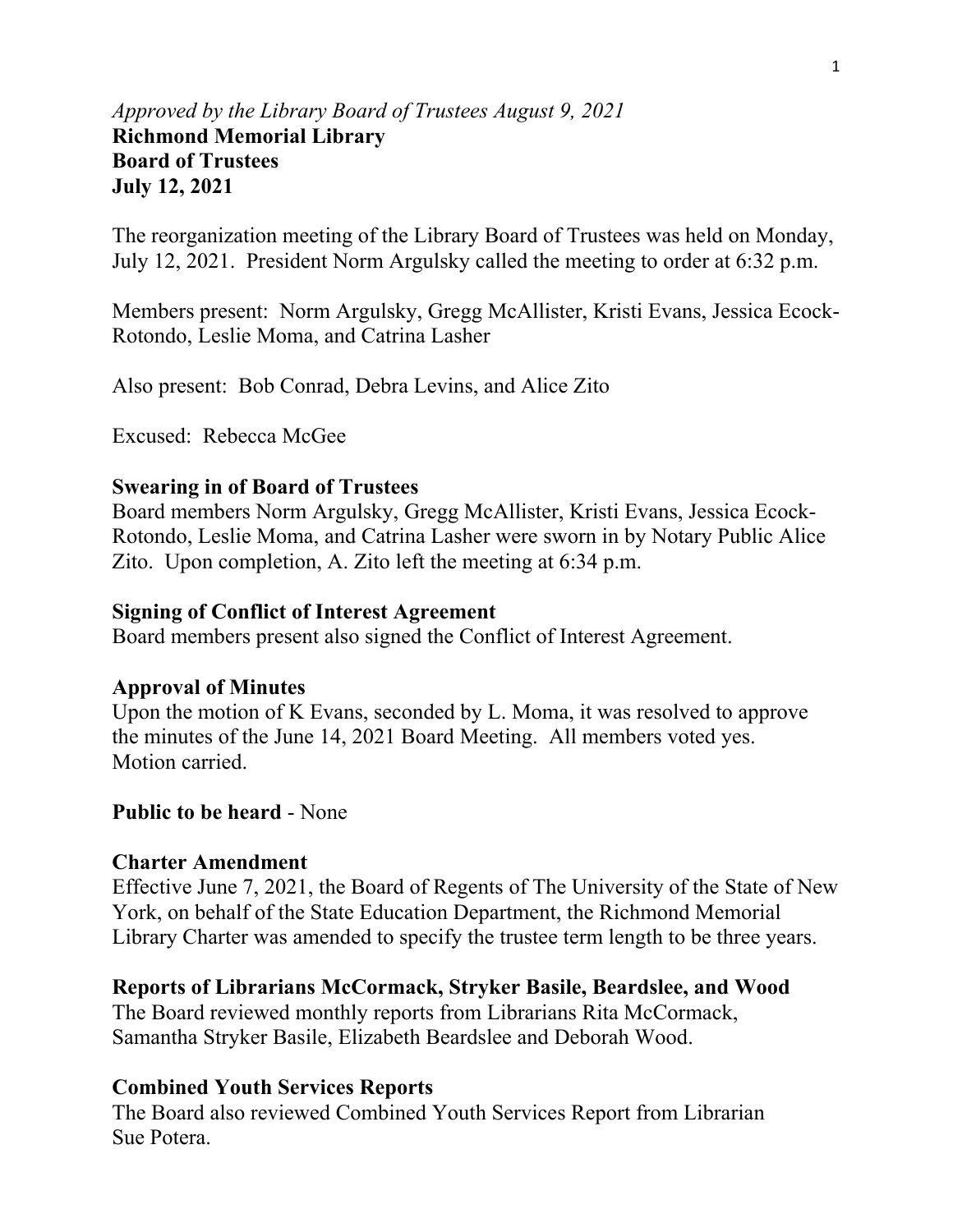Jessica Ecock-Rotondo arrived at 6:39 p.m. (The Reorganizational portion of the meeting was held off until her arrival.)

# **Reorganization Election of President**

Upon the motion of J. Ecock-Rotondo, seconded by K. Evans, Gregg McAllister was nominated as the President of the Board of Trustees. All members voted yes. Motion carried.

# **Election of Vice President**

Upon the motion of K. Evans, seconded by L. Moma, Jessica Ecock-Rotondo was nominated as the Vice President of the Board of Trustees. All Members voted yes. Motion carried.

# **Appointment of Clerk**

Upon the motion of N. Argulsky, seconded by L. Moma, Bob Conrad was appointed as Clerk to the Board of Trustees. All members voted yes. Motion carried.

# **Appointment of Deputy Clerk**

Upon the motion of N. Argulsky, seconded by L. Moma, Debra Levins was appointed as Deputy Clerk to the Board of Trustees. All members voted yes. Motion carried.

# **Appointment of Treasurer**

Upon the motion of N. Argulsky, seconded by L. Moma, Kim Mills was appointed as Treasurer to the Board of Trustees. All members voted yes. Motion carried.

## **Appointment of Deputy Treasurer**

Upon the motion of N. Argulsky, seconded by L. Moma, Melissa Currier and Rebecca McGee were appointed as Co-Deputy Treasurers to the Board of Trustees. All members voted yes. Motion carried.

## **Appointment of Purchasing Agent**

Upon the motion of N. Argulsky, seconded by L. Moma, Bob Conrad was appointed as Purchasing Agent to the Board of Trustees. All members voted yes. Motion carried.

## **Designation of Library Attorney**

Upon the motion of N. Argulsky, seconded by L. Moma, Peter Casey, Esq. of the DelPlato Casey Law Firm was appointed to be the attorney of record to represent the Richmond Memorial Library. All members voted yes. Motion carried.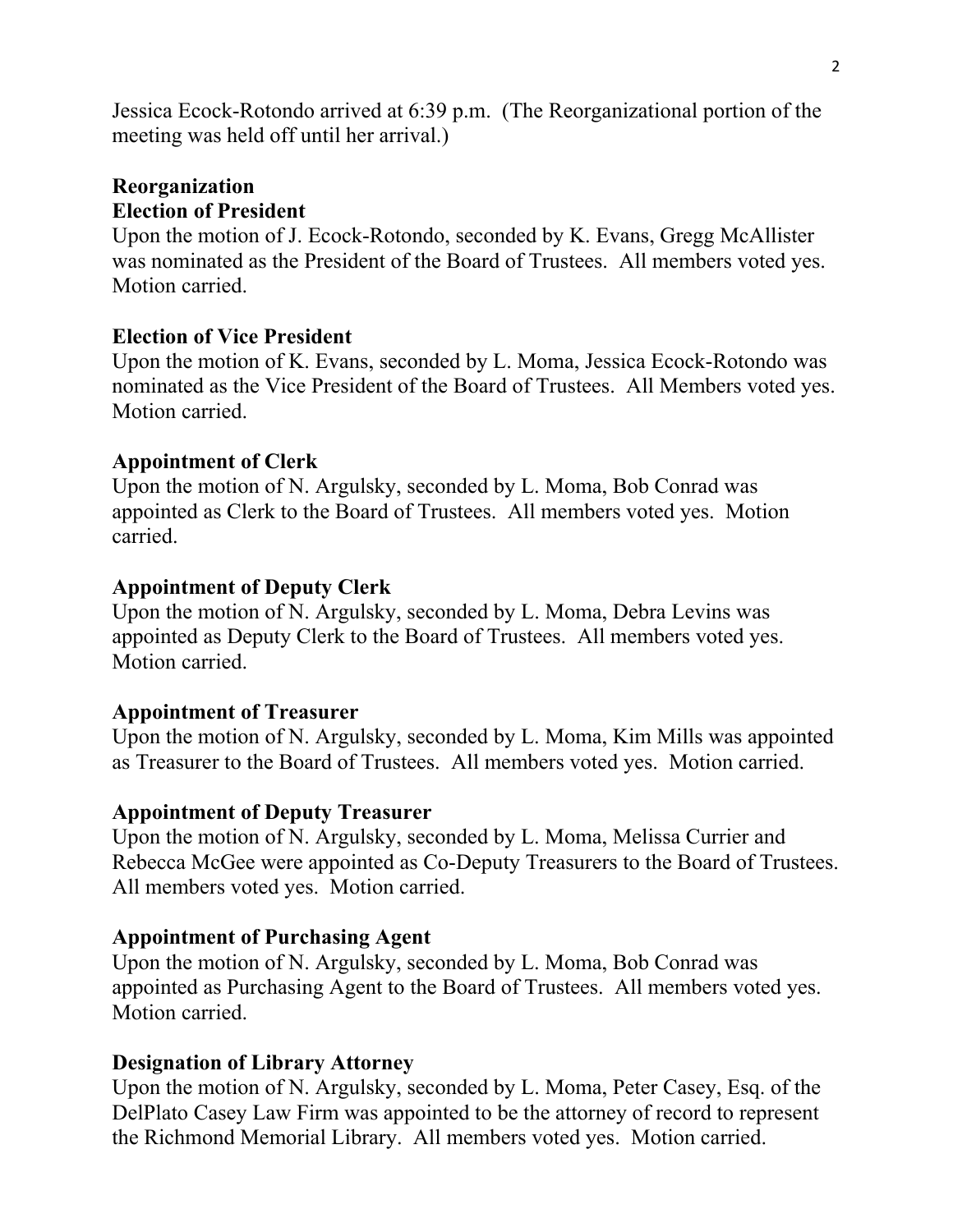### **Designation of Auditing Firm**

Upon the motion of N. Argulsky, seconded by L. Moma, Freed Maxick was appointed as the auditing firm for Richmond Memorial Library. All members voted yes. Motion carried.

### **Designation of Official Bank Depository**

Upon the motion of N. Argulsky, seconded by L. Moma, Five Star Bank was appointed as the Official Bank Depository for Richmond Memorial Library. All members voted yes. Motion carried.

### **Designation of Bank Signatories**

Upon the motion of N. Argulsky, seconded by L. Moma, Treasurer Kim Mills, President Gregg McAllister, and Co-Deputy Treasurers Melissa Currier and Rebecca McGee were appointed to be the Bank Signatories for the Richmond Memorial Library. All members voted yes. Motion carried.

#### **Designation of Payroll Certifier**

Upon the motion of N. Argulsky, seconded by L. Moma, Director Robert Conrad was appointed to be the Payroll Certifier for the Richmond Memorial Library. All members voted yes. Motion carried.

#### **Designation of Deputy Payroll Certifier**

Upon the motion of N. Argulsky, seconded by L. Moma, Alice Zito was appointed to be the Deputy Payroll Certifier for the Richmond Memorial Library. All members voted yes. Motion carried.

#### **Designation of Petty Cash Funds**

Upon the motion of N. Argulsky, seconded by L. Moma, it was resolved to approve a Petty Cash amount of \$200 for the Richmond Memorial Library and \$100 for the Library Visits Program. All members voted yes. Motion carried.

#### **Designation of Official Newspaper**

Upon the motion of N. Argulsky, seconded by L. Moma, The Daily News was appointed Richmond Memorial Library's official newspaper. All members voted yes. Motion carried.

#### **By-Laws Review**

The By-Laws were reviewed. No revisions were made. The Director noted that there is a procedure to make amendments, if needed.

### **5 Year Plan Review**

The 5 year plan was reviewed.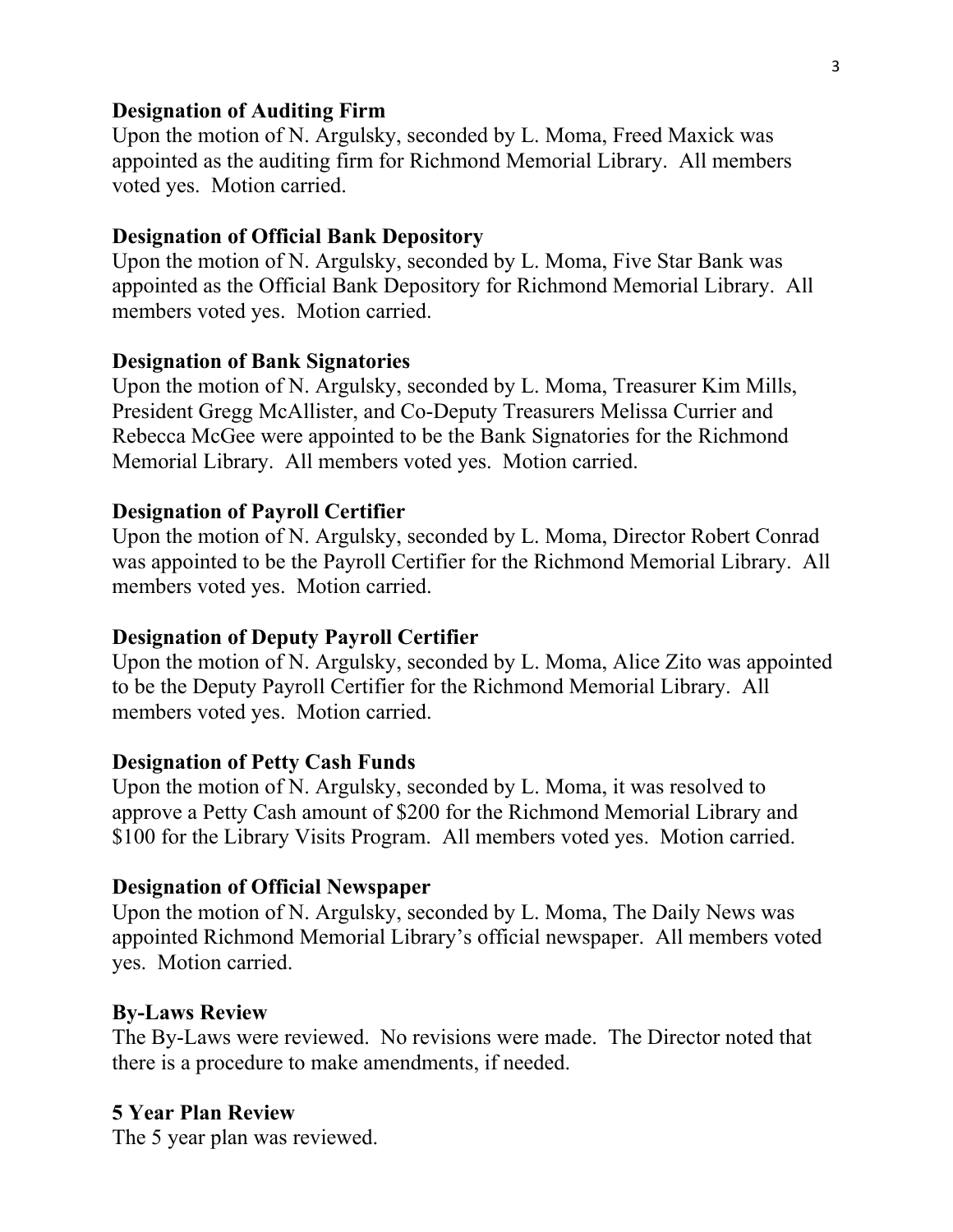An *adhoc* committee of L. Moma and President G. McAllister will assist Director Conrad with initiating the Community Needs Assessment.

### **Subcommittee Appointments**

Trustees will email President Gregg McAllister with their choice of subcommittees.

### **May 2021 Statistics**

The May 2021 Statistics were reviewed.

### **Update on air handler problems resulting in library closures**

Director Conrad gave trustees an update on the air handler problems which resulted in one library closure and shortened days.

### **Update on substitute or contract custodian status**

R. Conrad also updated trustees on the status of substitute and contract custodian options.

### **Save the Date: Nioga Annual Dinner**

The 2021 Nioga Board of Trustees Annual Dinner Meeting will be held at Krull Park in Olcott on Thursday, September  $2^{nd}$ . Registration starts at 5:30 p.m., and dinner will begin at 6:00 p.m. with the annual meeting to follow.

## **Review of NY Open Meetings Law**

The NY Open Meetings Law was reviewed.

## **Brand Platform; Brand Promise (Powerpoint); Brand Development Next Steps**

L. Moma gave a summary of the brand development sessions and a handout was emailed to the Trustees in the Board scan.

### **Committee Reports -** None

## **Financial Reports Approval of Invoices for Payment**

Upon the motion of N. Argulsky, seconded by L. Moma, it was resolved to approve the payment of \$827.16 on Supplemental Warrant 74. All members voted yes. Motion carried.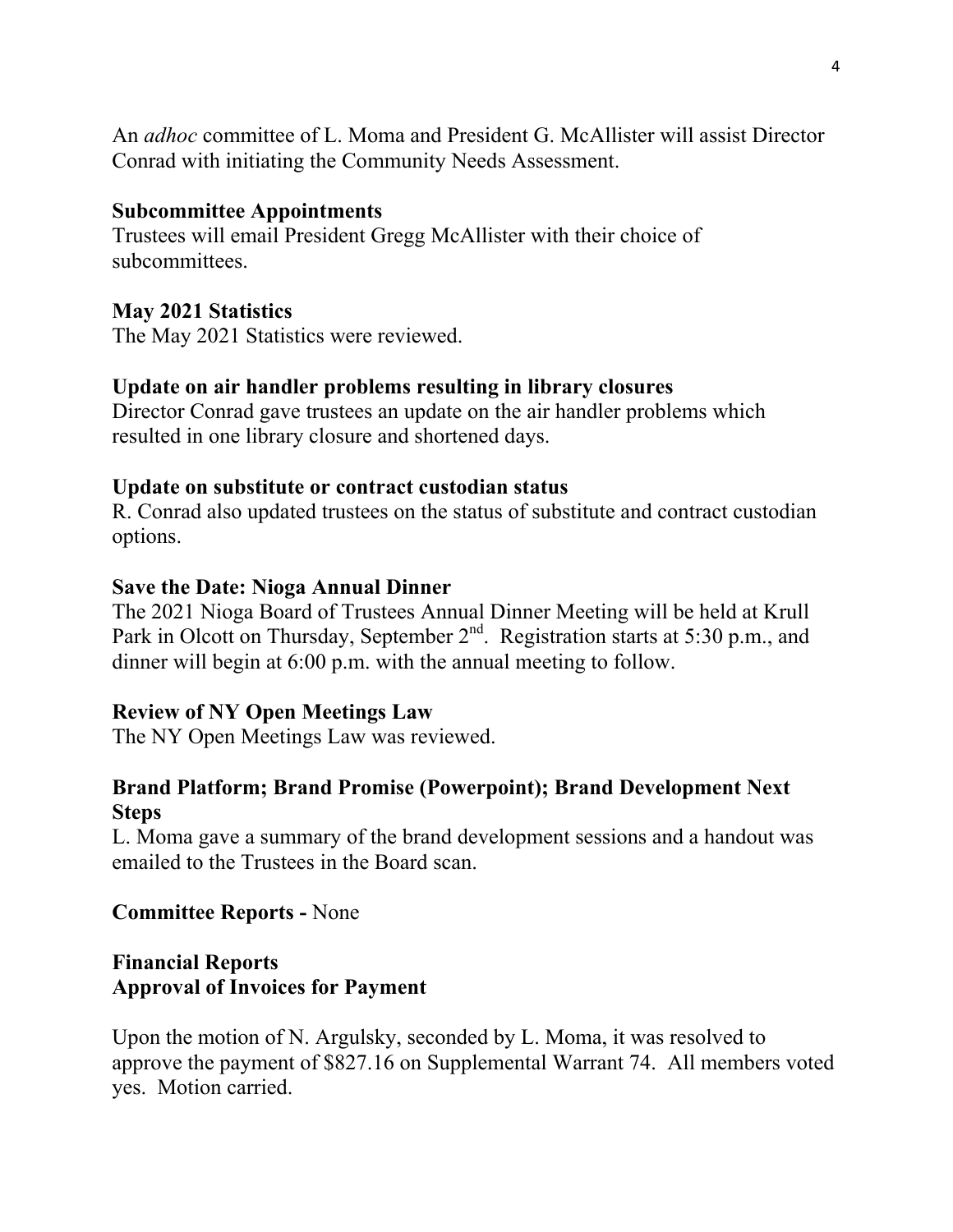Upon the motion of N. Argulsky, seconded by L. Moma, it was resolved to approve the payment of \$15,223.95 on Supplemental Warrant 76. All members voted yes. Motion carried.

Upon the motion of N. Argulsky, seconded by L. Moma, it was resolved to approve the payment of \$9,297.62 on Supplemental Warrant 2. All members voted yes. Motion carried.

Upon the motion of N. Argulsky, seconded by L. Moma, it was resolved to approve the manual checks on Warrant 77. The amount of \$2,133.40 was received by Proflex Administrators LLC for June Health Care costs. All members voted yes. Motion carried.

Upon the motion of N. Argulsky, seconded by L. Moma, it was resolved to approve the payment of \$66,461.60 on Warrant 3. All members voted yes. Motion carried.

## **Communications**

A card of gratitude from former Trustee Jenn Cascell was shared with the Board.

An email from Nioga Director Tom Bindeman was included in the agenda packet scan to the Board.

## **Unfinished Business -** None

### **New Business**

### **Authorization of bonus pay to Custodian Peggy George**

Upon the motion of K. Evans, seconded by C. Lasher, it was resolved to approve the payment of a onetime bonus of \$802 to Custodian Peggy George for services rendered during scheduled, canceled vacation time. All members voted yes. Motion carried.

## **Approval of the cash payout of unused 2020-21 vacation accrual for Peggy George**

Upon the motion of K. Evans, seconded by C. Lasher, it was resolved to approve a cash payout of unused 2020-21 vacation accrual for Custodian Peggy George at her regular hourly wage. All members voted yes. Motion carried.

## **Update contact information**

Updated contact information was received. A new Board of Trustee Contact Chart will be available after subcommittees are determined.